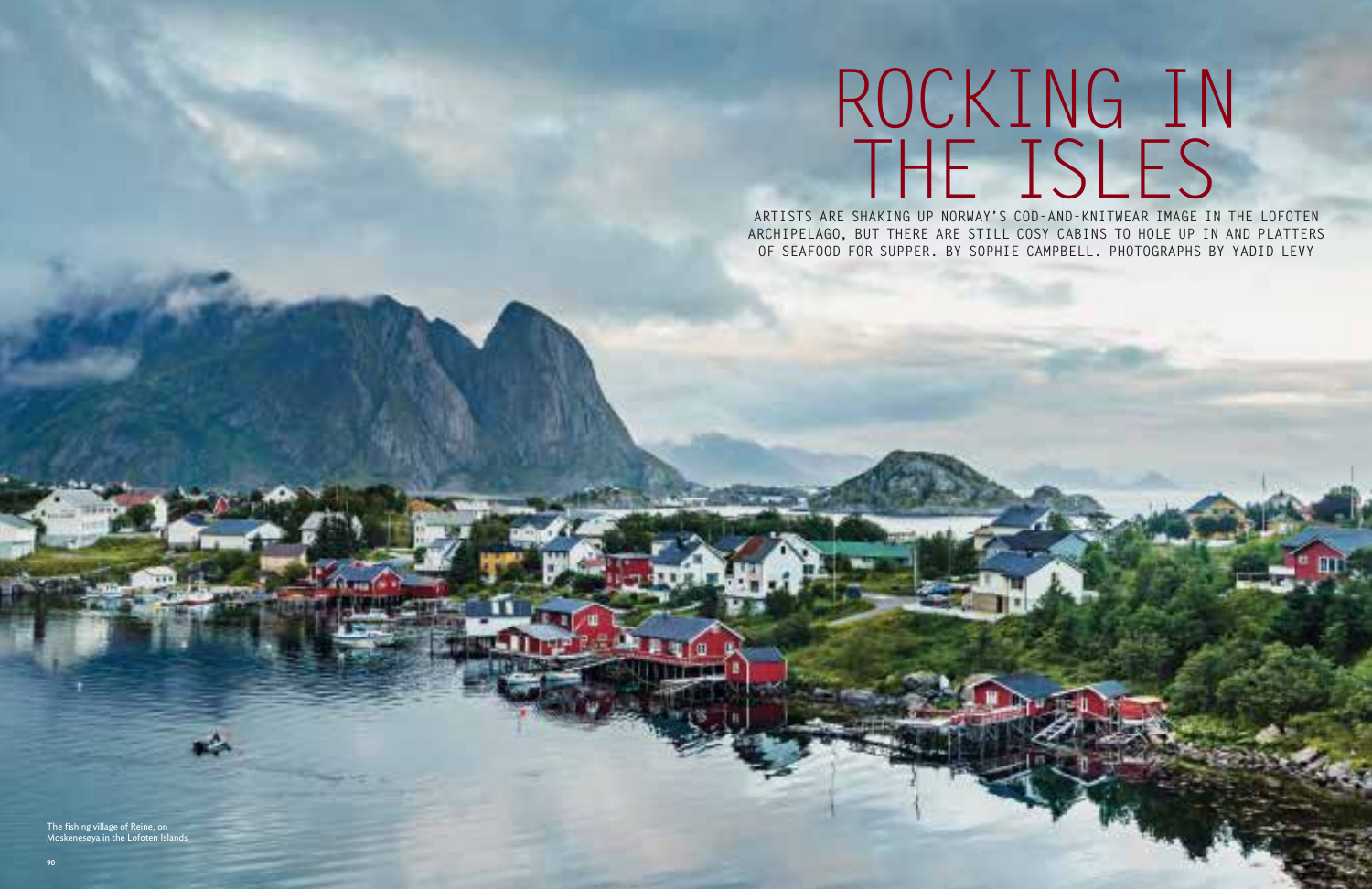

f you are a cod, these are the killing fields. Bunches of drying fish twist in the wind on birch frames the size of Dutch barns, and chunky working boats bristle with radar, net winches and fish-finding gear. If you are an artist, this is a land of light, clear and simple, which is why so many have made their way here in the past century and a half. If you are a visitor, this is where mountains shoot out of the sea like fins, their reflections diving to unfathomable depths in the fjords, and sweet little wooden houses cluster in shades of lemon and dove and brick and sky. But you mustn't look too hard in case you fly off roads raised to let meltwater flow away and edged only with flimsy red poles. From the states and controlled into the states and controlled in the state of Durch barras and change on the state of the state of the old general state with the state or the state of the old general state of the state of

The Lofoten Islands barely qualify as an archipelago. They are more like a vestigial tail off the coast of Norway, 100km above the Arctic Circle and 230km south of Tromsø, connected to the mainland by a bridge about a kilometre long. More bridges swoop between the seven main islands, and around them skitter innumerable rocks and skerries.

Fish is everywhere. It glints through the history and swims through the art. It's the backbone off which everything hangs, because these islands happen to be perfect – not too cold, not too warm, with a steady wind – for the production of stockfish, a dried cod with a designation as prized as any Champagne or jamón ibérico and more than 20 grades of quality. The Vikings exported it across the known world. They still do: bodies to southern Europe, heads to Nigeria; eggs go to make Lofoten 'kaviar', and nibbly bits are sold from sweetie jars in the shops.

I visited NNKS, or Nordnorsk Kunstnersenter, an artists' cooperative in Svolvær, the de facto capital that is not even a city. On its vast white walls swam a circle of silver fish, chasing each other for eternity, and in a trellis of thick felt nestled a dozen sea urchins, as fragile as eggs. 'Cod?' I said, fingering a fish-skin purse. A shake of the head. 'Salmon.'

My hotel room was a *rorbu*, or 'rowing cabin', a survivor from the days when square-sailed, straight-prowed boats rowed out to sea in search of the wind. There are hundreds of these huts in Lofoten. They are stilted so that boats could tie up below; fishermen would climb up and sleep head-to-toe in bunks. Today they are cosy holiday cabins with gingham curtains and hurricane lamps. Mine had a terrace overlooking the harbour.

I got chatting to the guy behind the counter at the old general store on Svinøya, an islet off Svolvær. The store has been left as it was when it supplied everything from leather boots and fish hooks in 16 sizes to tobacco tins and pictures of King Haakon VII. A hand symbol points archly at the price in kroner and øre, rung up on an ornate nickel till. Now its owners organise ski-touring, hikes and Northern Lights nights and run a fine restaurant next door called Børsen Spiseri.

'Cutting cods' tongues is what lots of kids here do for a holiday job,' said the man at the counter. 'Some of them make €3,000 a week. Fried cods' tongues are a delicacy,' he added, noticing my appalled expression.

You've got to try these things. I stayed, only to find that the French chef eschewed tongue fritters in favour of a delicately gamey carpaccio of smoked whale – just a hint of moccasin –

*Right, from top*: homemade bread, goat's cheese and sausages at Lofoten Gårdsysteri farm on Vestvågøya; an organ in one of the cabins at Unstad

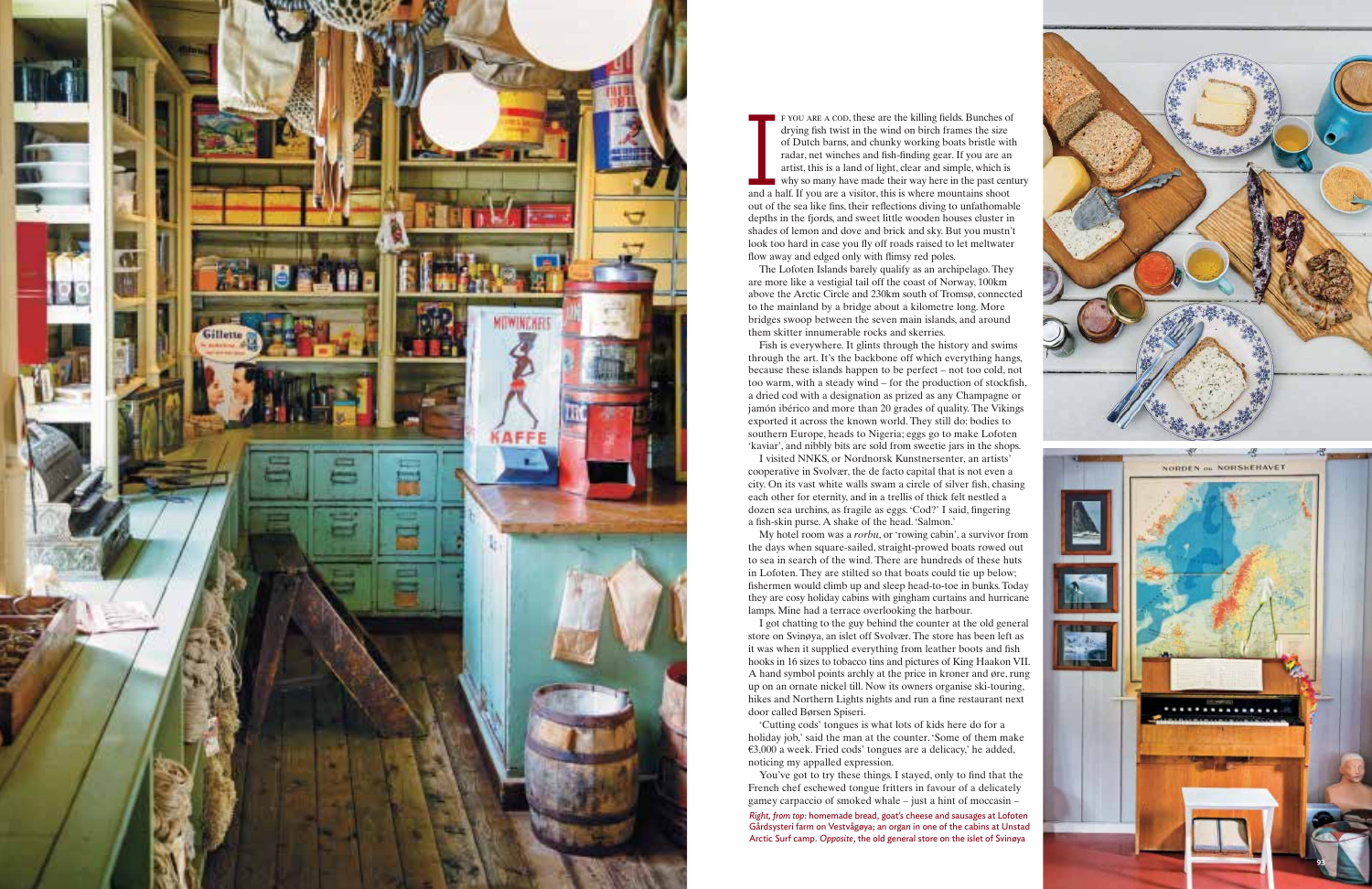

stuffed with nuts and horseradish, stockfish with saffron aioli and Arctic char fillet with the squeakiest of leeks, ending on a flourish of vanilla-and-cloudberry parfait.

Shouts of laughter from rosy Norwegians bounced off the walls as I sipped my £10 beer, thinking about the next day's route. Svolvær is on the island of Austvågøya, and my destination was four islands away, 120km west on Moskenesøya, home to the villages of Reine and Å (pronounced 'or'). This is, literally, the end of the road: then you need a boat to cross the twice-daily sinister swirl of tides known as the Maelstrom.

The next morning, at KaviarFactory, an icing-white box of an art gallery by the sea at Henningsvær, 20 minutes down the coast, Venke Hoff nodded when I told her I had nearly crashed the car because the approach was so beautiful. 'It's just been made a national scenic route,' she said. 'We came here first because the lighthouse was for sale – we bought it off the internet. Then we got here and thought, this is incredible!'

the door handles, and the extreme artist Eskil Rønningsbakken

'Make it myself,' said the cheery owner, holding up what looked like a pair of lungs. 'These are the roe sacs, and I mix the eggs with salt and pepper and a little sugar.' She said that Lofoten's long export history had brought ingredients and ideas back from the Mediterranean. 'We used tomatoes and garlic long before the rest of Norway, and we've always used spices,' she told me. 'But in winter I do traditional food, with power, because I feed a lot of fishermen. Otherwise, I mix it all up.'

Hoff and her husband have been collectors for 30 years. They lend their lighthouse for informal artists' residencies – the Spanish Turner Prize nominee Angela de la Cruz stayed a couple of years ago – and they opened the disused factory nearby as a gallery in 2013. They had a little help from their friends: the German artist Michael Sailstorfer turned the gallery sign into a conceptual piece, with letters missing like teeth; Bjarne Melgaard ('they say he's our most talented artist since Munch') designed 'I've never known a year with less snow or more fish,' said Michael Gylseth, the 36-year-old manager of Reine Rorbuer, showing me into the cosiest cabin I had seen so far. It had a blanket of tabby-coloured herringbone wool on the bed, grey pine trunks for ceiling beams, a softly ticking wall clock and a sturdy terrace overlooking the water. Gylseth was born here: his grandfather was responsible for painting all the houses on the neighbouring island of Sakrisøya

a trail of more than 30 sculptures across the islands, including works by Anish Kapoor and Antony Gormley. It seemed fitting; artists started coming here in the 1860s, pulled by the islands' empty beauty, and they've been coming ever since.

celebrated by balancing on top of the building. An opening cut into the upper floor looks down on a machine set into a pool of oil by the Paris-based Norwegian Per Barclay. The windows are squares of pale amethyst sea, broken up by snouts of scaly rock. 'Come and see my flat,' Hoff said gleefully, and we ascended a flight of polished concrete stairs, each step with a pair of shoes at one end, emerging into a home/work space full of crystalline Lofoten light. She smiled and shook her head, as if not quite able to believe her luck. Hoff directed me to a candle factory and café – run by the candlemaker and her fishing-skipper husband – packed with locals eating cinnamon buns and tourists buying candles. Down by the harbour, a glass and ceramics studio glowed in a former cod-liver-oil factory. In the deli up the road I cracked, and bought a pot of tomato-red cod roe. orange – ochre being an imported pigment, more expensive than the usual iron red – in order to impress his future wife. It worked. I had arrived early in the season, and the hotel restaurant was not yet open. Gylseth had friends up from Oslo and asked me to join them. We ate outside under fleece blankets – cauliflower soup, salt cod, a stockfish stew – then retired to the restaurant stove for cured lamb leg on the bone, each slice thinly rinded with yellow fat. The talk ranged from Norwegian sweaters (everyone but me was wearing the same one, like a homely cult) to the musical Lofoten idiom that drops the ends off words, to why it is perfectly OK to call someone, though possibly not your granny, a *hæstkuk* or horse's dick, whereas helping yourself to other people's cloudberries is not OK at all. I went to Å, but it was too early and made me sad: it's a museum village, probably great in summer, but as I wandered

As I drove, the scenery spooled past the window: the grassy plains of Vestvågøya, houses on concrete feet like mushrooms, an eccentric gallery and café that looked as though Robinson Crusoe had engaged an architect to build a driftwood palace gazing out to sea. One island down, surfers in 8mm wetsuits rode the cold, green, curling waves at Flakstad, near a pretty red-andwhite church shut tight as a clam.

Someone in Svolvær had described Lofoten's peaks as 'spectacular, but lower than the Alps: imagine Chamonix under 2,000 metres of water'. I remembered that at Reine, stopping on the bridge to admire the village on its arm of land, fringed with cabins and fish racks and ringed by jagged mountains, black with rain and still snowy on top.

A little further down the road, a big grey box stood by the fjord. When you got closer, it was a curved mirror facing the water: I could see myself in triplicate, dwarfed by the landscape. It's by the American artist Dan Graham and part of Artscape Nordland, provisions come by boat. The other passengers exclaimed and wondered what kept her there, what sort of life she led, and why. I don't know. If I wasn't such a townie, it wouldn't seem that crazy to me. *Opposite, clockwise from top left*: fruit and ice cream at Gammelbua, the restaurant at the Reine Rorbuer hotel on Moskenesøya; Jérôme Douay, the French chef at Børsen Spiseri restaurant on Svinøya; a bowl of fish soup at Gammelbua; a waterside fisherman's cabin reinvented as a hotel room at Reine Rorbuer. *Following page*, a view of the harbour from one of the cabins at Reine Rorbuer

past empty cod-liver-oil cauldrons and terns nesting above the doors of the old fish factory, and watched a video in the bakery to a soundtrack of Boney M singing 'Mary's Boy Child', I decided it was time to move on.

Far better to climb onto the fjord boat that chugs about delivering post and supplies to remote hamlets on the water's edge. At one of them, an islander told us about an elderly woman who lives there and never leaves. Ever. She has never been ill. Her

# **MY HOST'S GRANDFATHER HAD PAINTED ALL THE HOUSES ON THE NEIGHBOURING ISLAND ORANGE TO IMPRESS HIS FUTURE WIFE**